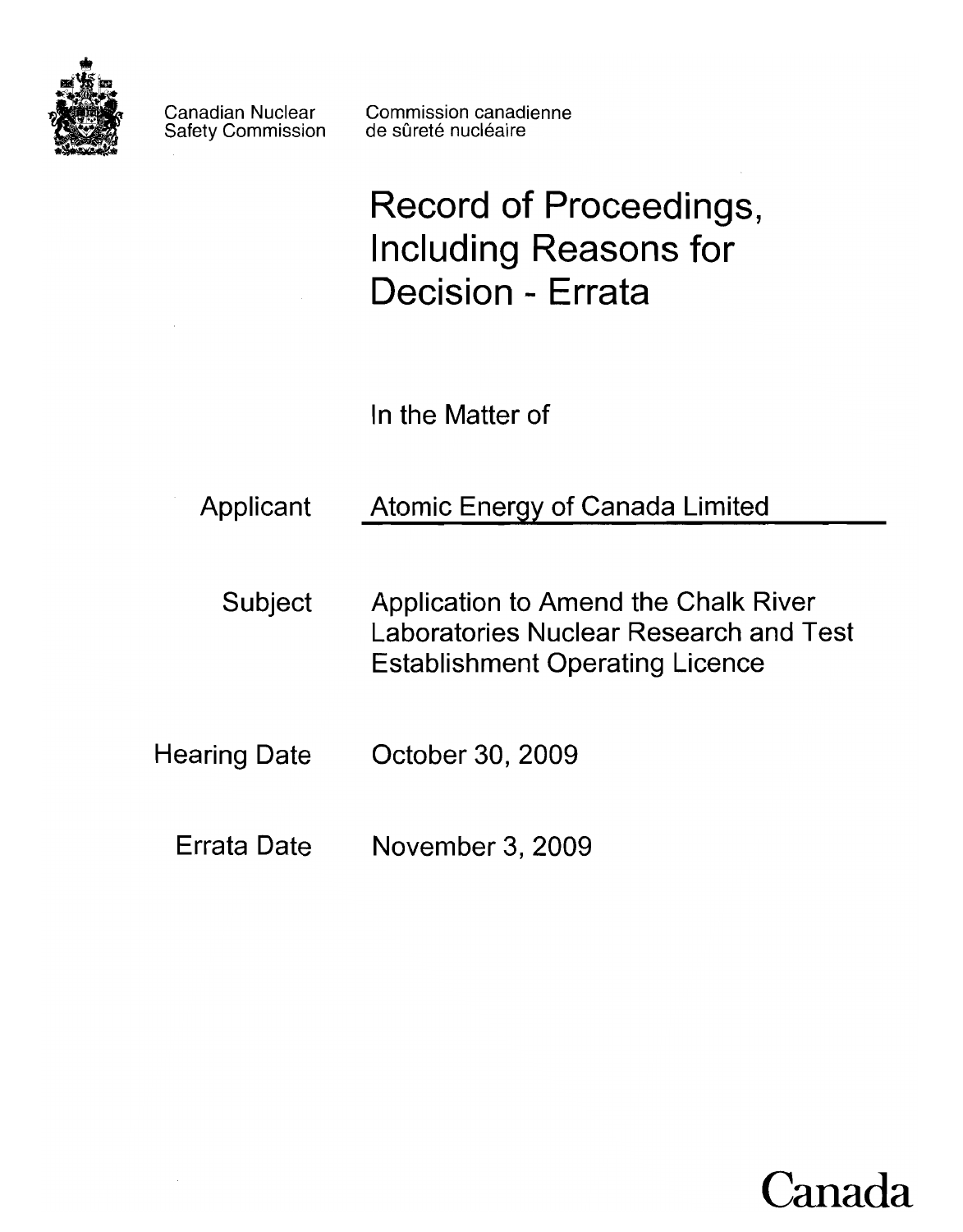## **ERRATA**

## **Atomic Energy of Canada Limited**

## **Application to Amend the Chalk River Laboratories Nuclear Research and Test Establishment Operating Licence**

Following a hearing on October 30, 2009, the Canadian Nuclear Safety Commission (CNSC), pursuant to section 24 of the *Nuclear Safety and Control Act*<sup>[1](#page-1-0)</sup>, decided to amend the Nuclear Research and Test Establishment Operating Licence, NRTEOL-01.04/2011, issued to Atomic Energy of Canada Limited for its Chalk River Laboratories located in Chalk River, Ontario. The amended licence, NRTEOL-01.05/2011, is valid from November 1, 2009 until October 31, 2011.

The following corrections are made to the English version only of the *Record of Proceedings, including Reasons for Decisions* issued October 30, 2009 by the Canadian Nuclear Safety Commission:

1. On page 1 of the document, paragraph 3 a), the sentence

"if OPG is qualified to carry on the activities that the amended licences would authorize;"

is changed to

"if **AECL** is qualified to carry on the activities that the amended licences would authorize;"

2. On page 2 of the document, paragraph 9, the sentence

"For the licence conditions or documents that are no longer needed, CNSC staff proposed to replace the existing text with the phrase "[This condition has been deleted]" or "[This condition has been deleted]" instead of deleting the applicable numbering."

is changed to

"For the licence conditions or documents that are no longer needed, CNSC staff proposed to replace the existing text with the phrase "[This condition has been deleted]" or "[This **document** has been deleted]" instead of deleting the applicable numbering."

<u>.</u>

<span id="page-1-0"></span> $^{1}$  S.C. 1997, c. 9.